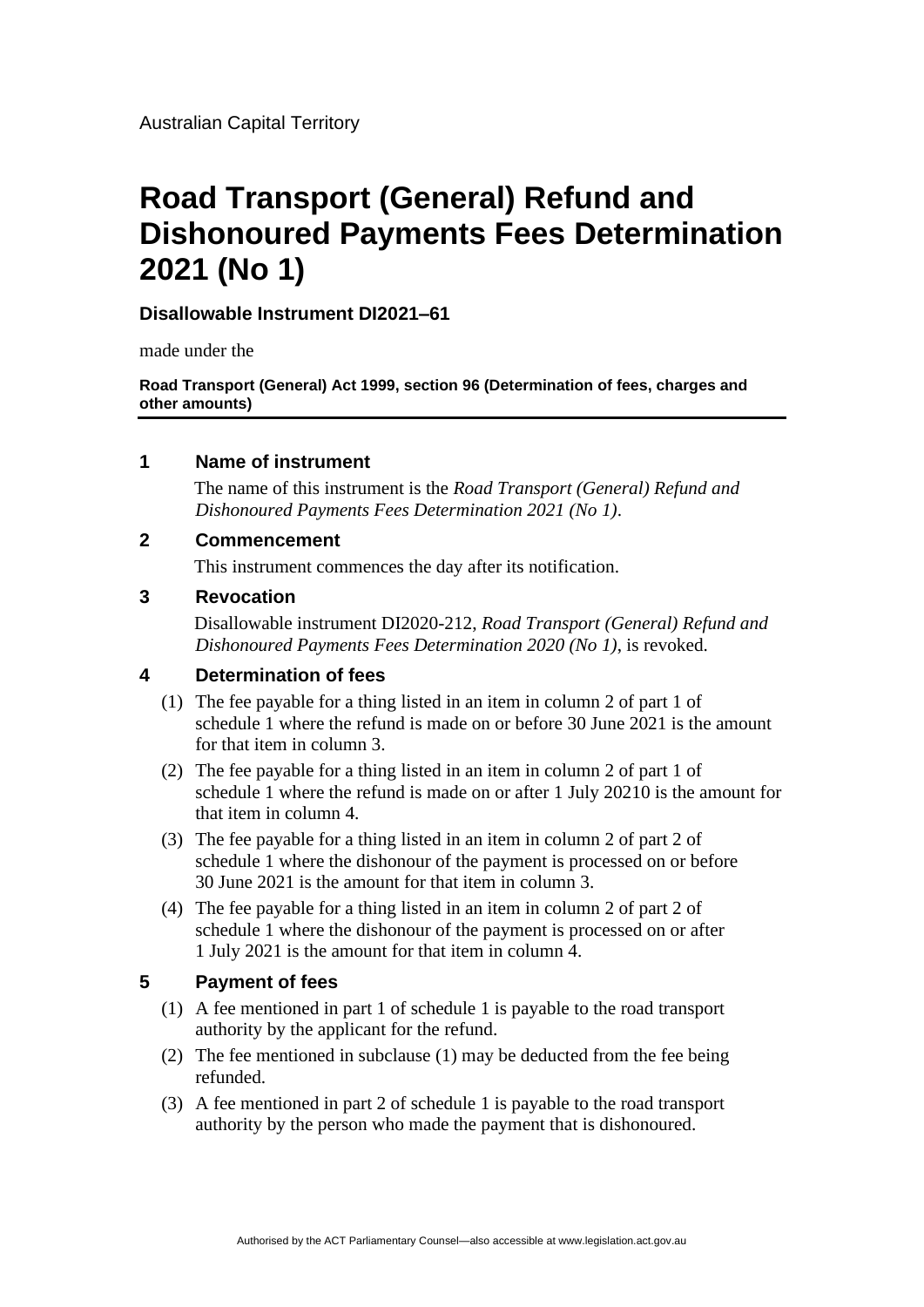# **6 Definitions**

In this instrument: *credit card* includes a debit card. *fee* includes a charge or other amount.

Chris Steel MLA Minister for Transport and City Services

05 May 2021